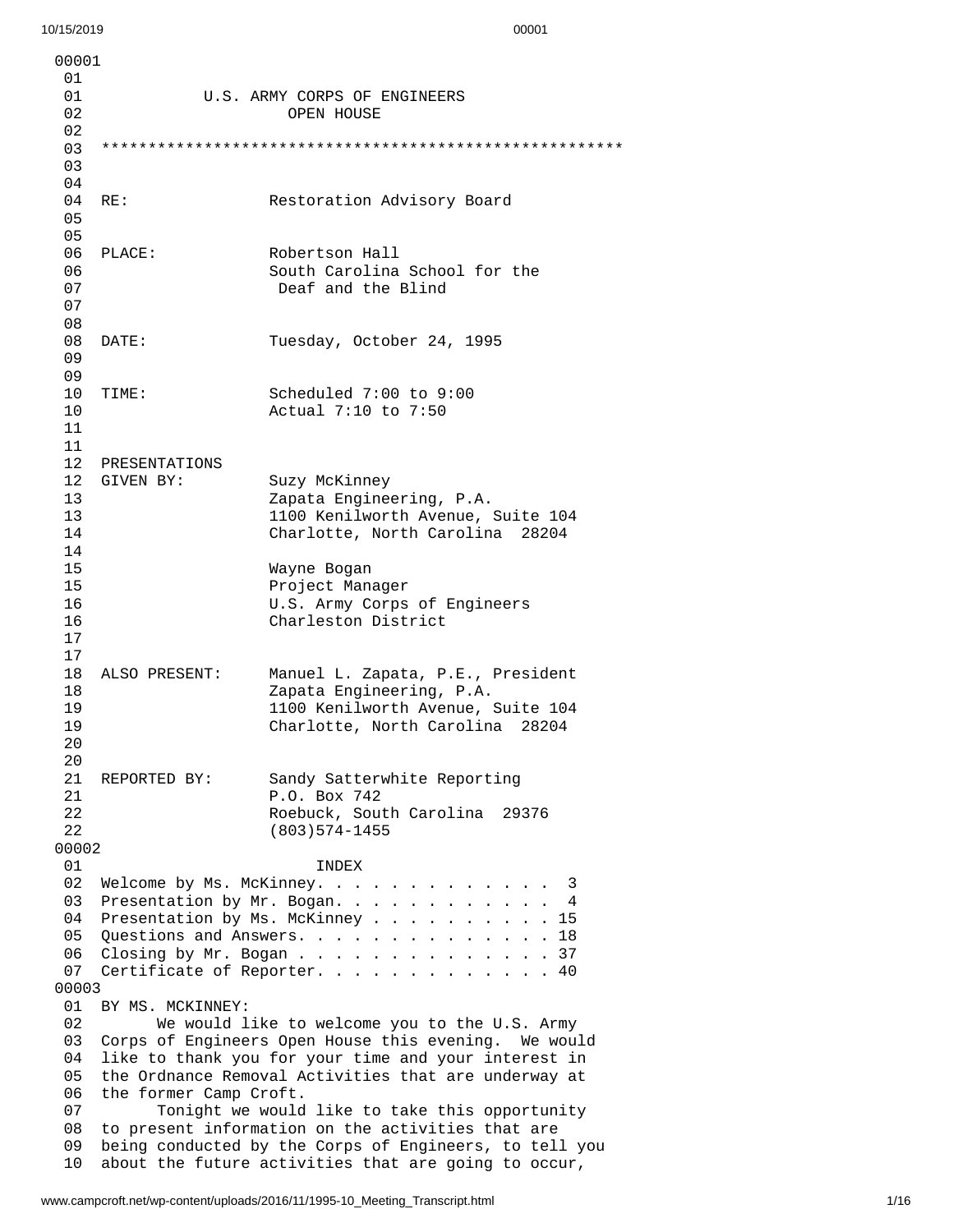11 to describe how you can become involved, and, most 12 importantly, to allow you the opportunity to ask 13 questions and provide us your comments and input this 1 4 evening.  $15<sub>°</sub>$ will be available after the meeting. If 1 6 anyone has any additional comments, we would like to 1 7 further carry on the discussion. 18 Firstly, I'd like to introduce ourselves. My 19 name is Suzy McKinney. I'm with Zapata Engineering 20 from Charlotte, North Carolina. We've been awarded 21 the contract by the Corps of Engineers to establish 22 the Restoration Advisory Board. 23 Sitting up here also this evening is Manuel 24 Zapata, President of Zapata Engineering, and Wayne 25 Bogan, the Project Manager for the Corps of Engineers, 0 0 0 0 4 01 Charleston District. 02 Let's briefly review the agenda for this 03 evening. We will be discussing the history of the 04 former Camp Croft, what has prompted the removal 0 5 actions. We're going to talk about the activities 06 that have occurred to date, the evaluations and the 0 7 time critical removal actions. 08 We are going to review some of the ordnance that 09 has been found at the former camp and talk briefly 1 0 about the next steps. 11 We will also go over the roles and 12 responsibilities of the Restoration Advisory Board and 13 how folks can become involved and be nominated and 14 considered for being represented on the Board, and 15 then we will open the floor to any questions and 1 6 a n s w e r s. 17 Now I'd like to go ahead and turn the 18 presentation over to Mr. Bogan. 19 BY MR. BOGAN: 20 Good evening. My name is Wayne Bogan. I'm the 21 Project Manager for the U.S. Army Corps of Engineers 22 for the Charleston District. A couple of you I've met 23 before and some of you I haven't. I want to thank you 24 for being here tonight. 25 This is your first opportunity to potentially be 0 0 0 0 5 01 a member of the Restoration Advisory Board which is a 02 citizens group to provide to us, the Army Corps of 03 Engineers, how we're going to clean up Camp Croft. 04 My presentation, there was a copy of it in t h e 05 back, so as I go through my slides, you can flip 06 through it. If you don't have a copy of it, I'll go 0 7 back and get you one or we can hand out one if you 0 8 need one. All right. 09 We'll have questions after Suzy goes through her 1 0 parts. You can ask anything about what I say, about 11 what's going on or anything about the Restoration 1 2 Advisory Board. 13 What we w a n t t o w i t h t h e R e s t o r a t i o n A d v i s o r y 14 Board is that as we come in and we start to clean up 1 5 old Camp Croft, and I'll go out through kind of a 1 6 quick time line as I go through my slides. 17 This will be your chance to come in, read the 18 documents we've produced, find out what we found and 1 9 w h a t w e f o u n d. W e'll look at each piece of property 20 that has ordnance on it, everything from mortars to 21 bullets and rifles, and we'll say, "Okay. Would this 22 piece of property -- depending on how much is there, 23 this is how we're going to clean up."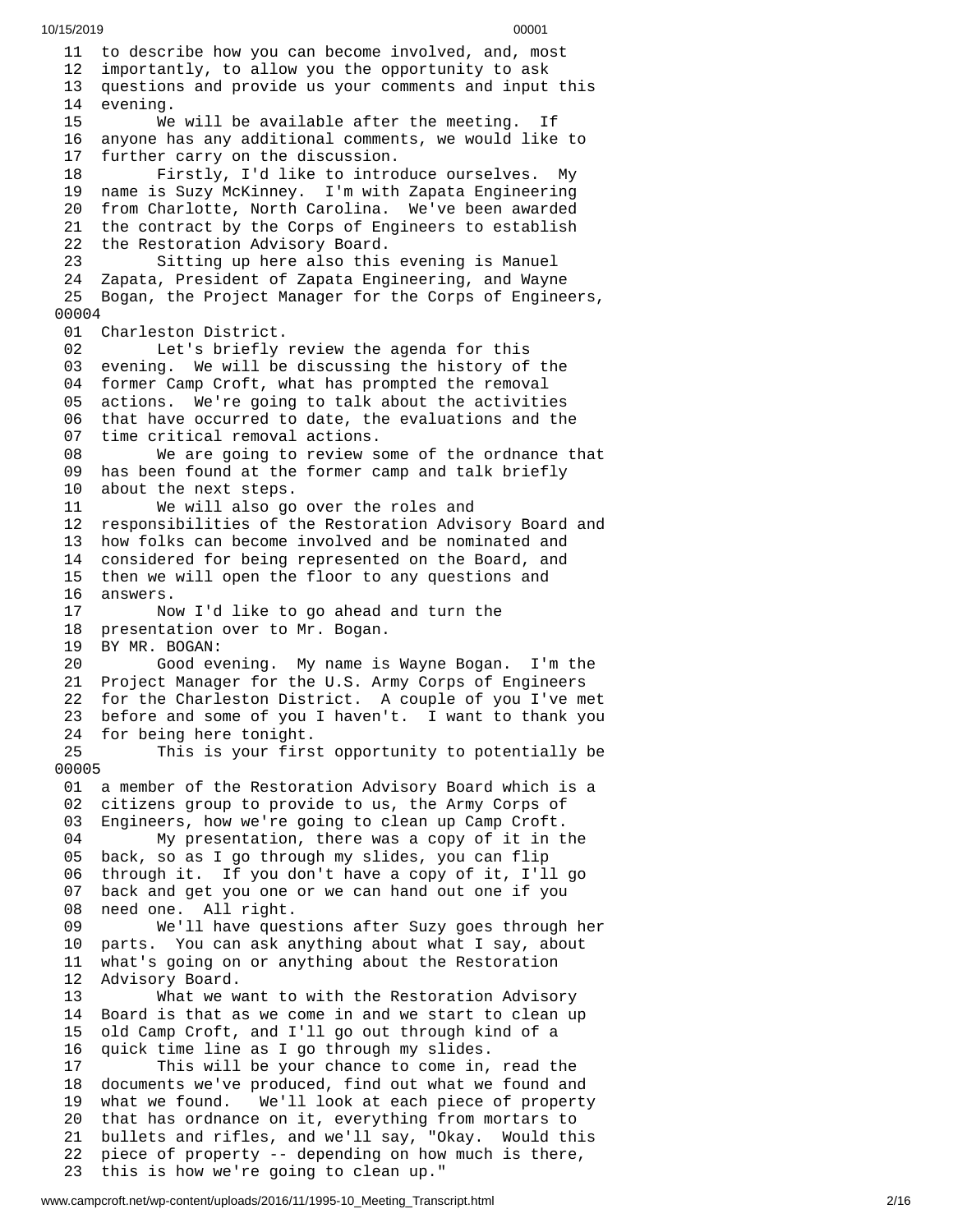10/15/2019 00001

2 4 That will be your opportunity to look at that, 25 come back and tell us what you think is appropriate. 00006 01 We may come back and say, "Well, you know, there's 02 really not a whole lot there, and we think you only<br>03 need to clean up a little bit, and we'll spend two need to clean up a little bit, and we'll spend two 04 weeks out there just walking the surface and making 05 sure nothing is there." 06 As a group, you may come back and say, "Well, we 0 7 don't agree with that. We want you to come back and 0 8 dig down to six inches for all the different areas," 0 9 or two feet, whatever the group thinks appropriate. 10 And then your comments will be taken into 11 consideration as to how we do the cleanup. 12 Just a quick site history. Former Camp Croft , 13 as most of you knew or most of you know, was purchased 14 in 1941 for use as an Army Training Facility and 15 consists over 19,000 acres. 16 The site during its existence was home to more 17 than 250,000 troops as they came through for basic 18 training for replacement troops for those troops we 1 9 had in Europe. 20 The facility was turned over to the War Assets 21 Administration, as were most to the World War II 22 facilities that were used for training during World 23 War II, in 1947, and that property was sold in 1950. 24 All right. A little over 7,000 acres went to 25 what is now Camp Croft State Park. The rest of 0 0 0 0 7 01 acreage, a little over 11,900 acres, went to the 02 private landowners and to any companies that purchased 03 in that area. 04 The site consisted of a series of training 05 ranges, firing and impact ranges that consisted of 06 about 17,000 acres. On that facility we had a gas 0 7 chamber and a gas obstacle course which were used up 0 8 near the Kohler plant. We've looked at those areas 0 9 and to this date we have found no structures or no 1 0 evidence of anything related to gas training that 11 happened at the site. We know it was there. We've 12 interviewed people who know they did it, but we've 13 found nothing to this point, which is great for us. 14 There was a grenade court that covered 175 15 acres. No evidence of the grenade remains at the 16 site. We have found grenades in various parts of C a m p 17 Croft, but this grenade court, it seems that they did 1 8 a pretty good job of cleaning it up. 19 We have a cantonment area or t h e b a r r a c k s a r e a 20 which covered 167 acres, which is currently a 21 residential area right down the road which most of you 22 know about. 23 Okay. S o w h y d i d w e s t a r t n o w ? W h y d i d n't w e 24 start cleaning this up as soon as Camp Croft was 2 5 shutdown in 1950 and sold off? 0 0 0 0 8 0 1 What happened was the Defense Environmental 0 2 Restoration Program for Formerly Used Defense Sites or 0 3 the DERP-FUDS or FUDS, the Formerly Used Defense Sites 0 4 were started in 1986. It was about the same time that 05 the superfund program was re -- re-amended. 06 The purpose was to go back and find any 07 environmental problems that we had in cleaning these 0 8 u p. C ongress wanted to clean up all these FUDS sites 0 9 by the year 2000. 10 Former Camp Croft is one of over 200 sites

www.campcroft.net/wp-content/uploads/2016/11/1995-10\_Meeting\_Transcript.html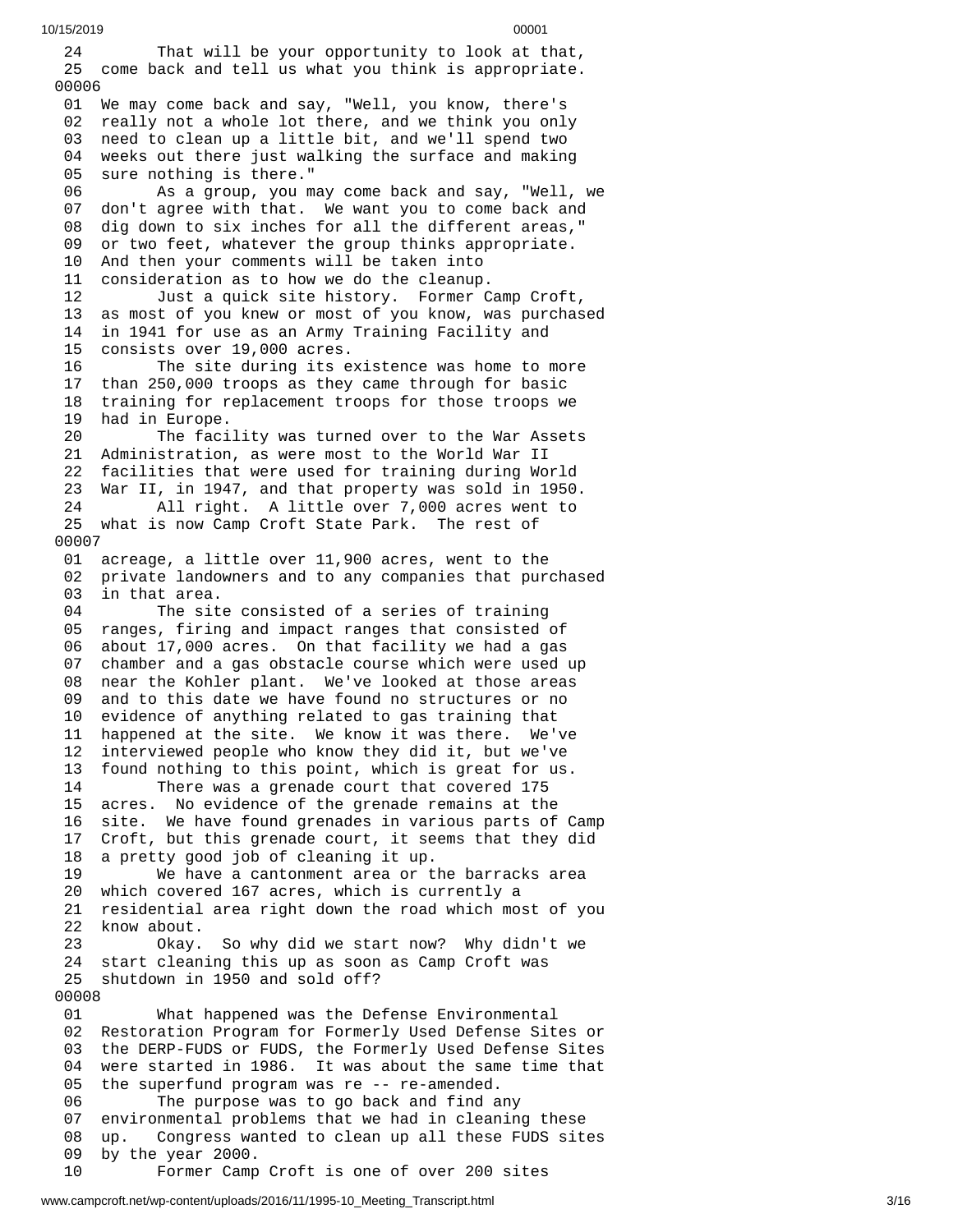11 within the State of South Carolina alone that we're 12 looking at. There's somewhere around 8,000 sites 13 nationwide. We've spent essentially the past nine to 14 ten years looking at trying to find what did the Army 1 5 leave, what did the Navy leave, and what did the Army 1 6 Air Corps leave at that time. 17 All right. Broken down c h r o n o l o g i c a l l y , w e l o o k 1 8 at four different areas. First, we look for what they 1 9 call hazardous toxic radiological waste. Simply we 2 0 look for any landfills, any soil contamination, 21 ground water contamination, anything that they just 22 kind of dumped and buried which was quite common at 23 the time. 24 Secondly, we look for containerized hazardous 25 wastes, underground storage tanks. There were a lot 0 0 0 0 9 01 of these at the old airports. Spartanburg County 0 2 A i r p o r t h e r e w a s a n o l d A r m y a i r f i e l d a t t h e t i m e. A l l r i g h t. 03 We went -- go back there and we looked to see did they 04 leave the fuel tanks in the ground and are they<br>05 leaking? If they left them in the ground, we c leaking? If they left them in the ground, we clean 06 them up to prevent them from leaking. If any of them 07 have leaked, like we had in Greenwood, which on that, 08 we cleaned this up and cleaned up the tanks that were 09 leaking and all the soil. 10 The other is ordnance and explosive wastes, 11 which we're dealing with primarily here at Camp Croft 12 right now, and that's dealing with mortars, artillery 13 shells, any explosives that they used during the 14 training. 15 Last is dealing with dangerous buildings. If 16 there is a building on a facility where a child or 17 someone could walk through and potentially be killed, 18 we'll get rid of the building, no questions asked. If 19 there is asbestos in the building as we're removing it 20 or lead based paint, we'll get those also; but only if 21 the building has the potential of hurting someone and<br>22 killing someone, we will remove it. If it's just killing someone, we will remove it. If it's just 23 sitting there still in good shape, we'll leave it to 24 the current landowner.<br>25 In 1991, I came In 1991, I came back and I looked at Camp Croft 00010 01 initially and I found that there were two landfills. 02 We haven't determined any underground storage tanks. 03 If anybody knows of any, please let me know. We fou n d 04 what I thought was just one mortar impact range, which 05 has turned into vastly larger than what we initially 0 6 thought, and no buildings to be removed. 07 Once I found the landfills and the mortar impact 0 8 range, we said, "Okay. We've got enough to start 0 9 working on a project." 1 0 We called Washington. We sent up our letters 1 1 and requested that they help us out, provide funding 1 2 for us to clean up Camp Croft. 13 In 1993, we began the Ordnance Project and 14 received funding from Washington. The Ordnance 15 Project quickly is divided into four phases: An 16 Archive Search Report, where we go back and we have a 17 copy of it sitting out in front, I think, for you to 18 go through and you look at all of the old maps, all 19 the old photos, anything we could find. We talked to 20 people, and say, "Okay. What did you do at Camp 21 Croft," and try to find exactly what was there and 22 what was used and help us -- it helps us to find out 23 what to clean up.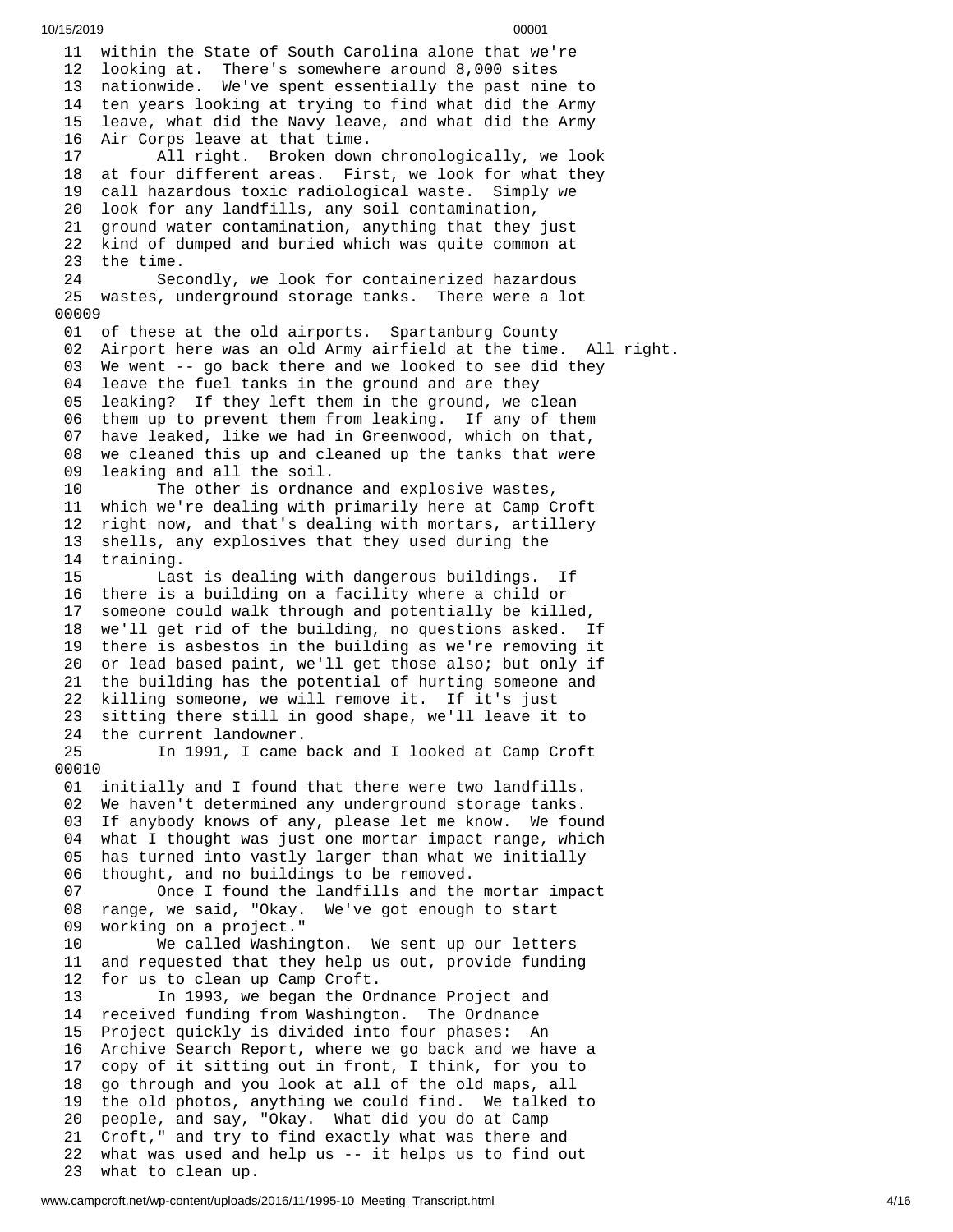```
10/15/2019 00001
```
2 4 The next is the Engineering Evaluation and Cost 25 Analysis. We take the information from the Archives 00011 01 Search Report and we go out and sample it, one piece 02 of property, and we say, "Okay. Approximately, how 0 3 much is here?" You can't look at every bit of the 0 4 acreage because you've got 19,000 acres. We try to 0 5 look at as much as we can in a cost effective manner, 06 because you, the taxpayer, is paying for that, and I, 0 7 as a taxpayer, am paying for it. 08 The EE/CA comes in and tells us, "Okay. We 09 found ordnance here. We didn't find it here," and we 1 0 go through that, and say, "Okay. This is how we're 1 1 going to clean it up." 1 2 Then we get to EE/CA, and we say, "Okay. This 13 is where it is. We decide how we're going to clean it 14 up." Then we come in and do remedial action, where we 1 5 actually remove anything that we found. 16 There is one additional thing that we can do. 17 It's called a time critical removal action. All 18 right. This is an emergency action to remove ordna n c e 19 from areas where the public is imminent danger. All 20 right. Where there's a chance where somebody can walk 21 out and look at a particular area and some kid or 22 someone in the street will walk out and get killed 23 from that piece of ordnance, then we go in there and 24 we clean that up as soon as we can, if it's -- if 25 there's enough there. 00012 01 All right. It's a v e r y s h o r t t i m e f r a m e t o d o 02 this and it's very expensive. It's anywhere from five 03 to ten times more expensive than us coming through and 04 taking our time to clean it. 05 All right. If needed, w e'l l d o a t i m e c r i t i c a l 06 removal. If it's not needed, we try not to do it, 0 7 because instead of spending, you know, \$5 for 0 8 something, we end up having to spend \$100 and it's not 0 9 a good idea. 10 So what have we done so far? We've completed 1 1 two Archive Search Reports, interviews, looked at 1 2 maps, photos, talked with different people and found 1 3 out what they did. 14 All right. We took that information. We're in 15 the process of completing the Engineering 16 Evaluation/Cost Analysis right now. Okay. We hope to 17 have a public meeting sometime within the next two to 18 three weeks to present this information where we've 19 looked at various areas, and we've said, "Okay. We 20 know what is here. We know what's not here, and this 21 is what we propose to do as far as cleanup." 2 2 As RAB members, you'll look at this information 23 and say, "Okay. We agree with you, Corps of 24 Engineers," or "We don't agree with you," and you tell 2 5 u s w h y. 00013 01 nce this is presented next month and we'll come 0 2 in and do the remedial design for the cleanup. Okay. 03 The remedial design will be fairly -- it will be 04 fairly standard in cleanup, unless we run into 05 anything really unusual. Okay. We've got crews out right now doing some 07 additional site surveys trying to find -- that's why 08 some of you might have gotten Right of Entries 09 recently where we've requested that we go on your 10 property to do some additional searching. Okay.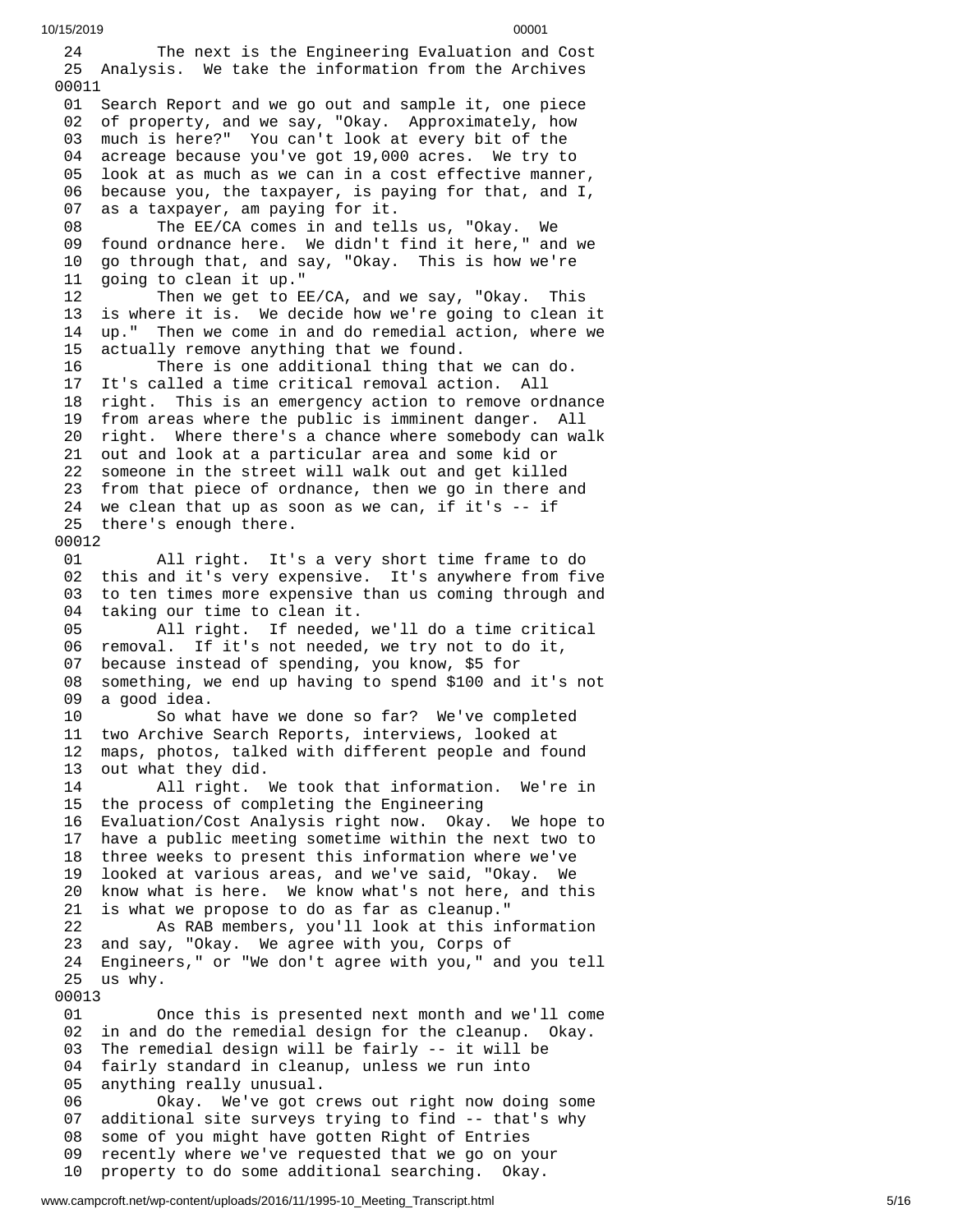11 Through the interviews, the Archive Research Report 12 found some additional areas we didn't know about to 1 3 begin with. We're looking at those right at this 1 4 moment.  $15$ nce we go through remedial design, then we go 1 6 into remedial action. Okay. Remedial action won't 1 7 start for a little while. It won't start until about 18 the summer of 1996. It will really be sometime in 1 9 next July before we actually go in and start cleaning 20 up different areas. Hopefully, the RAB will have a 21 chance to look at all the paperwork before then and 22 tell us how we're going to clean it up. 23 We have done two Time Critical Re m o v a l A c t i o n s 24 to date: Okay. One at Red Hill. It was an area 25 called Red Hill generally, and we've gone in and we 0 0 0 1 4 01 found 105 millimeter artillery shells and we have some 02 examples of pictures of those back there; and also 0 3 within the State Park, we've done a Time Critical 04 Removal Action. We removed 60 and 81 millimeter 0 5 mortars. 06 The primary concern was around the ranger's 0 7 office where you have the campgrounds, the playground, 0 8 horse ring. We covered a 50 acre plot there and made 0 9 sure that all the campgrounds and horse rings were 1 0 clean so that anybody using that area wouldn't have 1 1 any problem. Okay. 12 What we've fo u n d s o f a r , a n d y o u'l l s e e a c o u p l e 13 of examples of those on the display back in the back, 14 are .30 and .50 caliber small arms rounds from the 15 rifles. We found 20 millimeter grenades, 60 and 81 1 6 millimeter mortar rounds. We found 105 millimeter 1 7 artillary rounds on Red Hill. That's the only place 18 we've found them so far; and 2.36 and 3.5 inch rockets 19 that were used in the training. 20 What do we plan on doing? Again, we're going to 21 have a public meeting mid-November to present the 22 EE/CA to the public and say, "This is what we found. 23 This is what we do, and what we're" -- say, "What 24 we're going to do as far as cleaning up." All right. 25 And we'll do the remedial design within two or three 0 0 0 1 5 01 months after that, and then in the summer of '96, 02 we'll start the actual cleanup. That should run, 03 depending on how much we find, up to the year 2001. 04 It's a slow process to walk through the site 05 with the metal detectors, magnetometers is what 06 they're called, and try and find every little piece o f 07 what potentially could be a mortar. It takes time. 08 It's expensive. As you're going through, you also 09 find something called shrapnel or pieces of metal, a n d 1 0 you have to determine which one is which. 11 Okay. I'll turn it back over to Su z y t o t e l l 1 2 you about the RAB. 13 BY MS. MCKINNEY: 14 Okay. In or d e r t o p r o v i d e t h e m o s t e f f e c t i v e 15 community involvement during this process, we will be 1 6 establishing a Restoration Advisory Board. 17 This Board will be comprised of up t o 2 0 18 community members representing the diverse community 1 9 interests. There will be a community co-chair, as 20 well as an Army Corps of Engineers co-chair. Members 21 will serve a two year term, and it is anticipated that 2 2 the Board will meet once a month for the first six 2 3 months and then quarterly thereafter.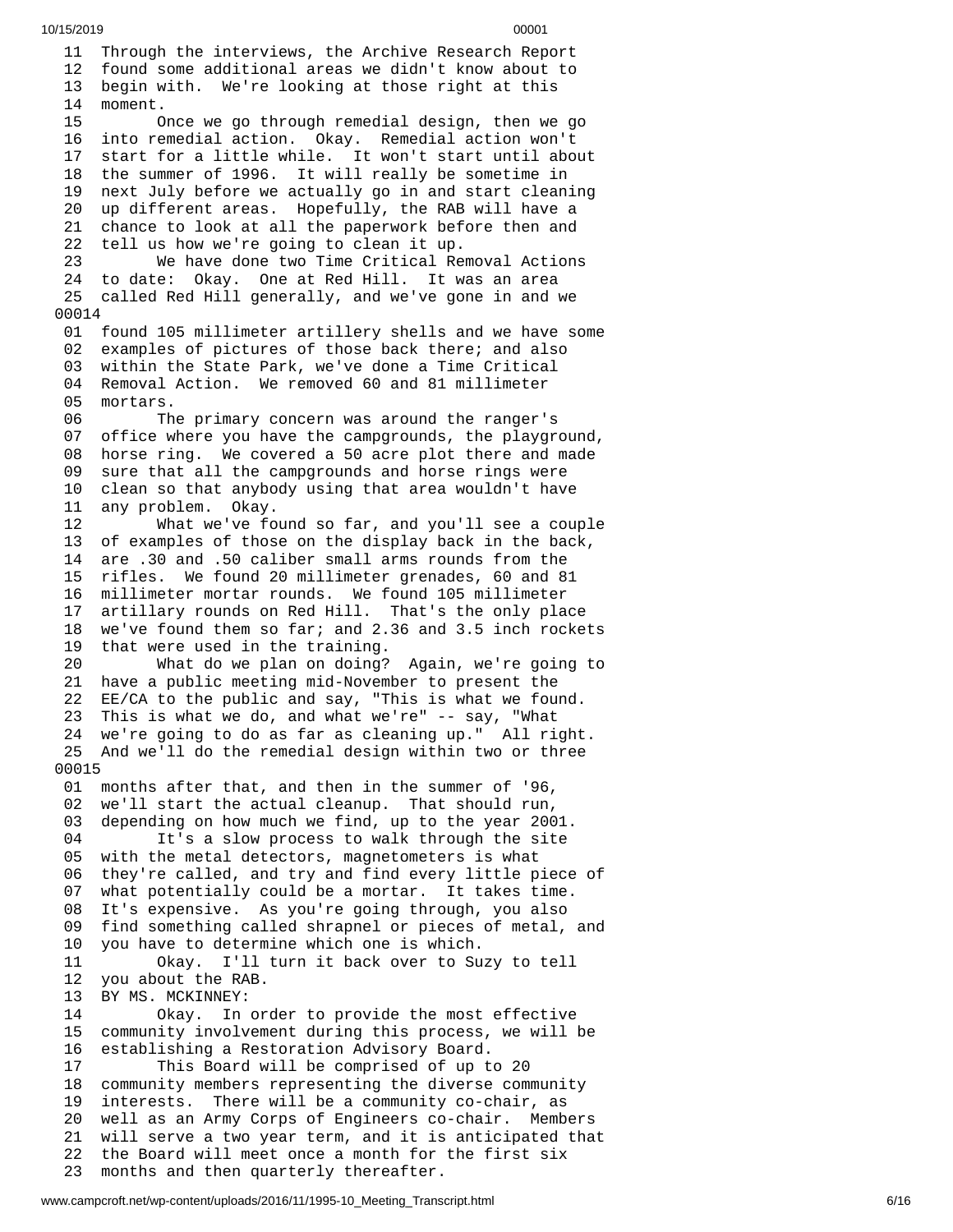10/15/2019 00001 2 4 The role of this Restoration Advisory Board is 25 to provide a flow of information to the Corps of 00016 01 Engineers and then back to the community. 02 The responsibilities of the RAB will be to 0 3 provide guidance to the Corps of Engineers on the 0 4 ordnance removal activities; to hold regularly 0 5 scheduled meetings that are in a convenient location 0 6 and that are publicly announced; to review, evaluate 0 7 and provide comments on the Corps documents; to 0 8 recommend priorities among restoration activities; and 0 9 to identify standards for the ordnance removal that 1 0 will be consistent with planned land use. 11 In order to be considered for nomination to the 12 RAB, we do have community interest forms that have 13 been sent out and that are also available this 1 4 evening. If you would like to complete those and 15 return those, we will have a selection panel. It will 1 6 be comprised of five community representatives. 17 The selection panel will meet within the next 18 two to three weeks, review those community interest 1 9 forms and provide recommendations and nominations to 2 0 the Corps of Engineers for their approval. 21 The members, once we receive the approval from 22 the Corps of Engineers, we will notify the RAB members 23 verbally and in writing of their selection. So we 24 encourage you to fill out those forms and either leave 25 them with us this evening or mail them back. There 0 0 0 1 7 01 are some self-addressed stamped envelopes, and those 02 should be returned by November 1st, so we have 03 adequate time to review. 04 If anyone would like to be considered in 0 5 assisting the selection process, if you would like to 06 speak with one of us, either Wayne or Manuel or myself 0 7 after the meeting, we'd also like to hear of your 0 8 interest in the selection panel. 09 Our role, the role of Zapata Engineering, will 10 be to provide support to the Restoration Advisory 1 1 Board. We'll provide an orientation on the ordnance, 12 unexploded ordnance. We will present draft by-laws or 13 standard operating procedures, which will be reviewed 14 and approved and amended, as necessary, by the Board. 15 We will ensure that any questions or issues that migh t 16 be raised during our Board meetings or come -- we come 17 to closure on those issues. We will provide 18 transcription services, as this evening, and provide 1 9 those needing summaries to everyone on our mailing 20 list and all the attendees and anyone, really, that's 21 interested in receiving any information. We'll make 22 sure they get transcripts and summaries of the 2 3 meetings. 24 All o f t h e B o a r d m e e t i n g s w i l l b e o p e n t o t h e 25 public and will be announced adequate -- in adequate 0 0 0 1 8 01 time frames in your newspapers. 02 We will also maintain all o f t h i s i n f o r m a t i o n a t 03 the library, and that is our information repository 04 for documents, correspondence and any other materials 05 related to the former Camp Croft. 06 Now are we ready to open the floor? We would 0 7 like to go ahead and open the forum for any questions 0 8 and comments that you might have. If you would like 0 9 to stand up at the podium and clearly state your name, 1 0 and then state your question or comment or concern,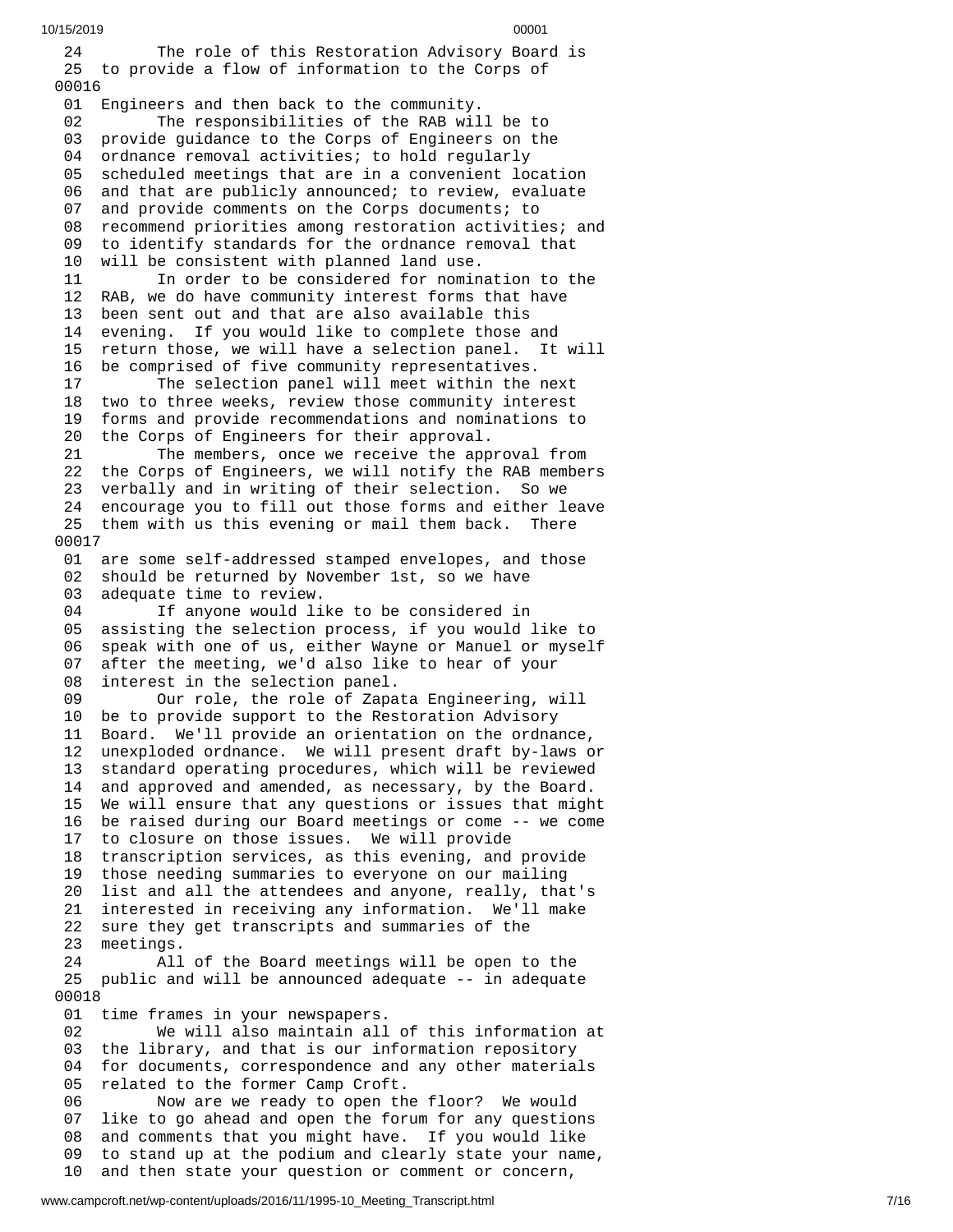11 and we'll go ahead and do that at this time. 12 BY MR. BOGAN: 13 Any particular questions on how we're going to 14 clean up, how long, how it's going to affect you as a 1 5 potential homeowner or somebody here in town? We'll 16 answer all of your questions. Yes, ma'am. 17 BY MS. FRETWELL: 18 I'm Susan Fretwell. I've recently gotten a 19 request by you folks for the five year Right of Entry. 20 BY MR. BOGAN: 21 Yes, ma'am. 22 BY MS. FRETWELL: 23 Why do you need five years and what do you 24 envision doing that's going to take five years, and 25 how is that going to impact on me, and I'm asking 00019 01 questions that I know you can't answer, not even 02 knowing what site I have an interest in or what 03 acreage, but my questions are all posed based on the 04 fact that it seems like an awfully broad period of 0 5 time to grant that kind of Right of Entry, and I don't 06 want to not be cooperative, and I want all the help 07 that we can get making sure that the property that I 08 have an interest in is -- is as environmentally 09 correct as -- as is possible. 10 BY MR. BOGAN: 11 Right. 12 BY MS. FRETWELL: 13 But it would seem that could be accomplished 14 with less broad license being given. I mean, I've got 15 tenants on that property. I don't -- from that vein, 16 for all I know, you're going to knock on the door one 17 day and say, "Oops, you've got to leave for six 1 8 months," and I have some concerns like that that I 19 don't feel that I can just carte blanche give you all 20 five years Right of Entry, but I don't want to ---21 BY MR. BOGAN: 22 I understand, and I'll try ---23 BY MS. FRETWELL: 24 --- be unreasonable about it. 25 BY MR. BOGAN: 00020 01 Right. I'll try to answer al l t h e d i f f e r e n t 0 2 parts there the best I can. 03 The right of entry that you received is fairly 04 vague. I've never personally liked it very much, but 05 what they do is our program, the Defense Environmental 06 Restoration for Formerly Used Defense Sites, covers 07 such a large area of cleanup that the Right of Entries 0 8 are a standard form that we send out. 09 The only thing that you can do is you can, in 10 talking with our real estate agent, you can modify the 1 1 Right of Entry to fit how you want it to -- if you 1 2 want it be for a six month period or a one year period 13 or for the full five years, that's up to you to decide 1 4 how you to want to give it. 15 The reason they're requesting five years is, 1 6 like I said, we're working on potentially going from 1 7 1996 through the year 2001 for cleanup; so if we do 18 find something on your piece of property, we'll come 1 9 in and we'll notify you of what we have found on that 20 piece of property, and we'll tell you how we're going 21 to clean it up and what time frame it's going to take 22 us to clean it up. 23 If we've got it for five years, so it's easier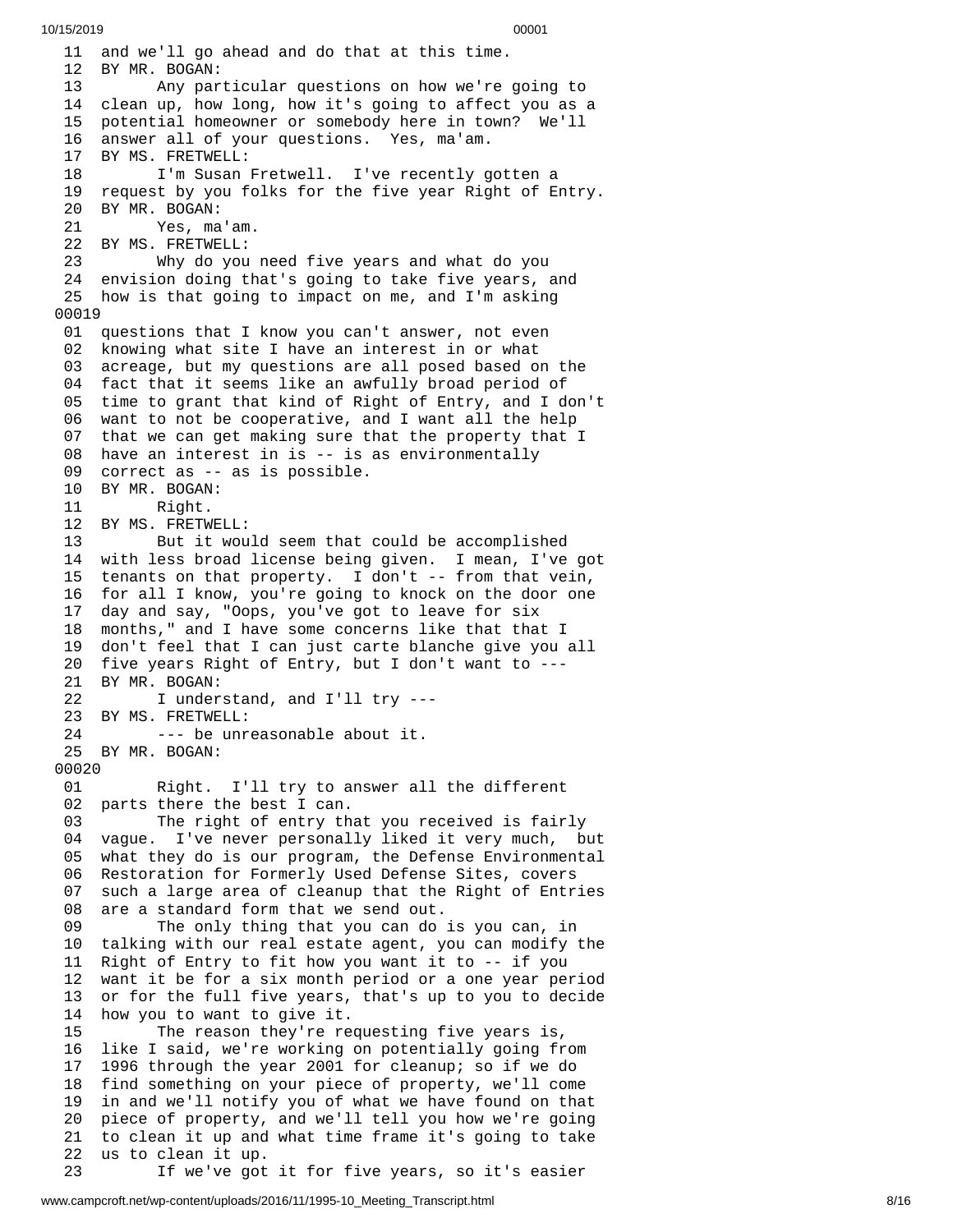24 for us to come in and say, "Okay. We're going to come 25 in, and we'll do it next year." And instead of having 0 0 0 2 1 01 to come back to you next year and get another Right of 0 2 Entry, we've gotten one that just allows us to come 0 3 in, notifying you ahead of time that we want to come 0 4 on your property and work. 05 It does cover a large area as far as moving 0 6 people off, tenants, and that kind of thing, and one 0 7 of the reasons they do that is because if we find -- I 08 told you the gas chamber where we didn't find 0 9 anything, and I said it was a good thing -- if we were 10 to come up and find what they have are gas valves, all 11 right, we immediately move people off the area. All 12 right. The reason is because these glass valves 13 containing gas in them, usually called mustard gas or 14 lewisite. If a child was to drink one of those, 1 5 within seconds it can kill the child. 16 We believe in that case that we w a n t t o g o a h e a d 1 7 and -- you want it immediately out, we'll bring in an 1 8 emergency unit out of Washington, and they'll clean it 1 9 up within days and get people back to their homes. 20 Of all the sites that the Corps has worked o n a t 21 this point, we haven't had to come in and just 2 2 immediately move people out, with the exception of one 23 site in D.C. where they did find mustard gas. 24 Again, from what I understand the Right o f E n t r y 25 is that at some point you want to end the Right of 0 0 0 2 2 01 Entry, then you have that option of doing that. All 02 right. We can talk with our real estate agent and 03 make sure that we can get that addressed for you. 04 BY MS. FRETWELL: 05 What happens to somebody that you move out? D o 06 they just -- do you say, "Bye," or does ---0 7 BY MR. BOGAN: 08 No. 09 BY MS. FRETWE L L: 10 --- somebody assist them in moving out? 1 1 B Y M R. B O G A N: 12 If we have to move you out, then we would have 13 to provide assistance, I believe correctly, and I'll 14 double check with that. Now for anyone who we we're 15 dealing with -- we just can't tell you to get off your 16 property. All right. We would have to provide some 17 sort of assistance, either putting you up in a motel 18 with a time frame that it takes to do that, providing 19 some other temporary residence for anyone who moves 20 out. 21 BY MS. FRETWELL: 22 Okay. 23 BY MR. BOGAN: 24 And the on l y r e a s o n w e w o u l d m o v e o u t s o m e o n e i s 25 if there is imminent danger of someone being hurt. 00023 01 BY MS. FRETWELL: 02 All right. 03 BY MR. BOGAN: 04 Another example, other than the gas, was if w e 05 found artillery shells or mortar shells in the front 06 yard of a house. Okay. To remove that we have to get 07 -- it's like a 2,000 yard distance -- get everybody 08 away from that from 2,000 yards in case it explodes 09 while we're bringing it out of the ground. So during 10 that time frame, when they're pulling it out of the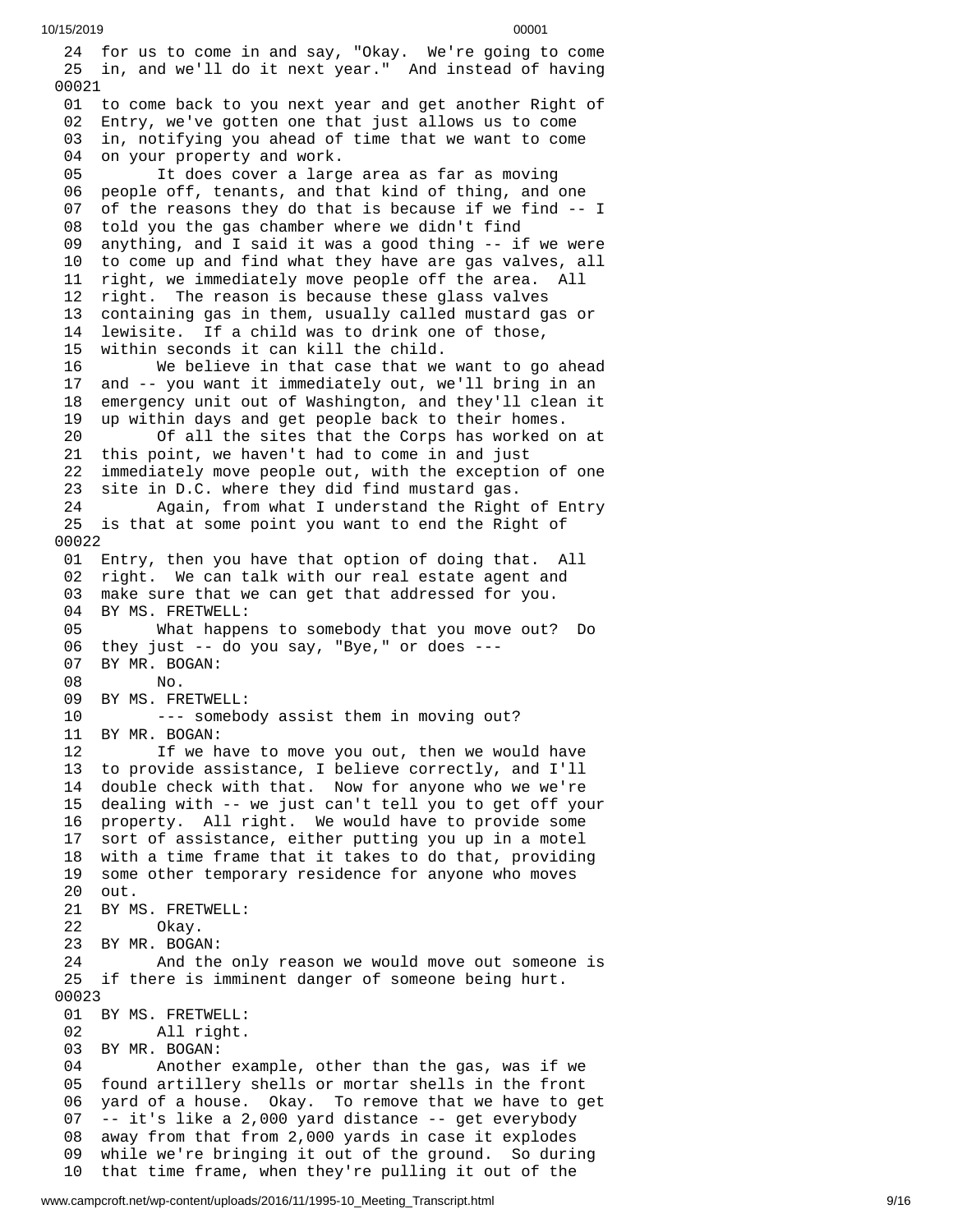11 ground, they don't want anybody around except for our 12 ordnance guys who are trained to deal with it. 13 BY MS. FRETWELL: 14 I don't doubt the need --- 15 BY MR. BOGAN: 16 Sure. 17 BY MS. FRETWELL: 18 --- for the safety precautions. I'm just kind 19 of trying to understand what impact it's going to have 20 on people that are occupying the property, and what 21 kind of, perhaps, more say so or control or advance 22 notice I have in being able to go to people who are 23 utilizing the property I have an interest in, and then 24 just saying, "I signed this," and some guy knocks on 25 your door and you've got to do whatever he says, and 0 0 0 2 4 01 have a nice life, you know. 02 BY MR. BOGAN: 03 No, we won't come in a n d d o t h a t. W e'l l - - w h a t 04 we're going to do is is once we finish the engineering 05 evaluation and we come in and say, "Okay. We've got 06 this piece of property. It's contaminated with this." 0 7 Then we'll say, "This is how we're going to clean it 08 up. We're going to clean down six inches. We're going 09 to clean down two feet, and we're going to do it 10 during this time frame." You should have at least six 11 weeks to a year of notice prior to us coming in and 12 doing the work. We won't come in straight ahead. 13 Primarily the reason we can't come straight in, with 14 the exception of emergency actions, is because of the 15 funding from Congress. They're just not going to turn 16 around and give us a couple of hundred thousand 17 dollars to remove something within a couple of days 18 time, so -- and if you want to talk specifics to me 19 afterwards about time frames and how long you want 20 notification, then we can set that in the Right of 21 entry. 22 BY MS. FRETWELL: 23 I have what I think is a more general question, 24 but, certainly, let some other people taking a turn 25 asking a question before I monopolize it. 00025 01 BY MR. BOGAN: 02 Sure. Any other questions? Yes, s i r. 03 BY MR. MULLINAX: 04 Gordon Mullinax. Okay. Are you going to check 05 that spring, you know, what we call Cedar Springs? 06 DHEC has checked it, and they say it's contaminated, 0 7 and I don't know what it is, but I don't know -- see, 08 that spring was outside the camp when they originally 0 9 built the camp, but the soldiers couldn't drink the 1 0 water, see, but they would sneak by there and get it, 1 1 so they included it in the camp. And now we was going 1 2 make a park -- Croft Ruritan make a park down here. 13 DHEC came -- somebody must have called and they com e 1 4 in and they say it's contaminated. They put the 15 crossbones up, but we talked to representatives and 16 got them to downgrade it. 17 BY MR. BOGAN: 18 Okay. So what we w o u l d d o i n t h a t i n s t a n c e , o u r 1 9 primary concern right now is the ordnance because of 20 the explosive safety danger. 21 We then go into the soil contamination, the 2 2 dangerous buildings and the underground storage tanks. 23 Once we're sure that nobody is going to get blown up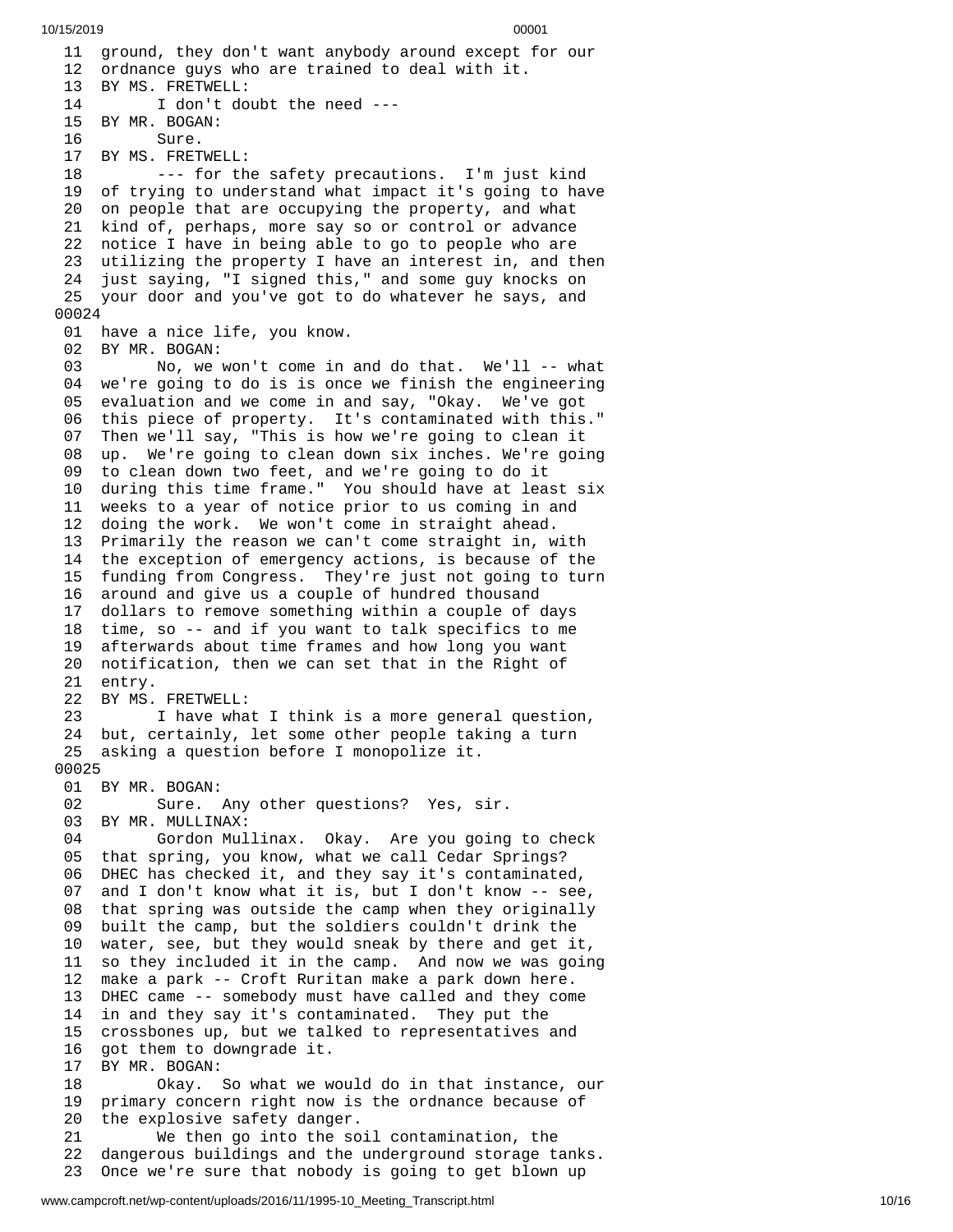2 4 from the explosives, then we come in with -- and say, 25 "Okay. If the Corps of Engineers looks at this piece 0 0 0 2 6 01 of property and we determine that the Army, when they 02 were here, created that contamination, we will come in 0 3 and pay for the clean up of that contamination." 0 4 If it's not ours, then, obviously, we can't come 0 5 in and clean it up, but if we can determine that, 0 6 yeah, the soldiers were there and say they had an 0 7 illegal landfill that they used to dump ammunition, 08 and they used to dump their waste of some type, then 0 9 we'll come in and we'll clean that up as soon as we're 10 sure that there are no explosives. 11 Now that takes a little while because, say, we 12 find out today that there are no explosives on a piece 13 of property, and we find out that the contamination 1 4 was caused by the Army, using a hypothetical, it's 1 5 going to take maybe one year to two years to get money 16 from Congress to even come in and clean it up. 17 Our normal budget this year that we used f o r 1 8 cleaning up sites across the nation has been cut by 25 1 9 percent. It's part of the downsizing of the 2 0 government, so sites that we're supposed to be 21 cleaning up this year are not getting cleaned up. 22 So it will take a year, two years, maybe th r e e 23 years to get the funding, but if we caused it, then 24 we'll come in and we will clean it up. It just takes 25 a little while. 00027 01 I mean, we'll let you know through additional 02 meetings and through other contacts what we plan on 03 doing, how we're going to clean it up, and what our 04 schedules are and how it's going to affect you. Does 05 that answer your question? 06 BY MR. MULLINAX: 07 Now anothe r q u e s t i o n. 08 BY MR. BOGAN: 09 Yes, sir. 10 BY MR. MULLINAX: 11 Have you found any ammunition that was buried 12 when they closed the camp. Of course, now I've talked 13 with people, and they've told me where ammunition was 14 buried, where they -- because they was here when they 15 closed it, and they said they had to get rid of it; 16 and to get rid of it, they had to box it up and ship 17 it. Well, they could go home if they could bury it, 18 so they buried it. 19 BY MR. BOGAN: 20 Yes, sir, it was common practice at the end of a 21 war in all these facilities across the nation that the 22 soldiers did not want to spend time turning in 2 3 ammunition to supply. It took time. It took 2 4 paperwork, and most soldiers want to do these as 25 quickly as they can. 00028 01 So quite often, they took ammunition that was 0 2 left over and they buried it. It still happens on 0 3 active Army sites today. Soldiers check out a certain 0 4 amount of ammunition, and they don't want to carry it 05 back because they've got to turn it in, so they'll dig 0 6 a little hole somewhere and bury it. 07 There is a potential for up to four burial areas 08 that we've been told about to this point. I don't 0 9 know when ESC was here before doing interviews if you 1 0 told them where a potential area was. We've got four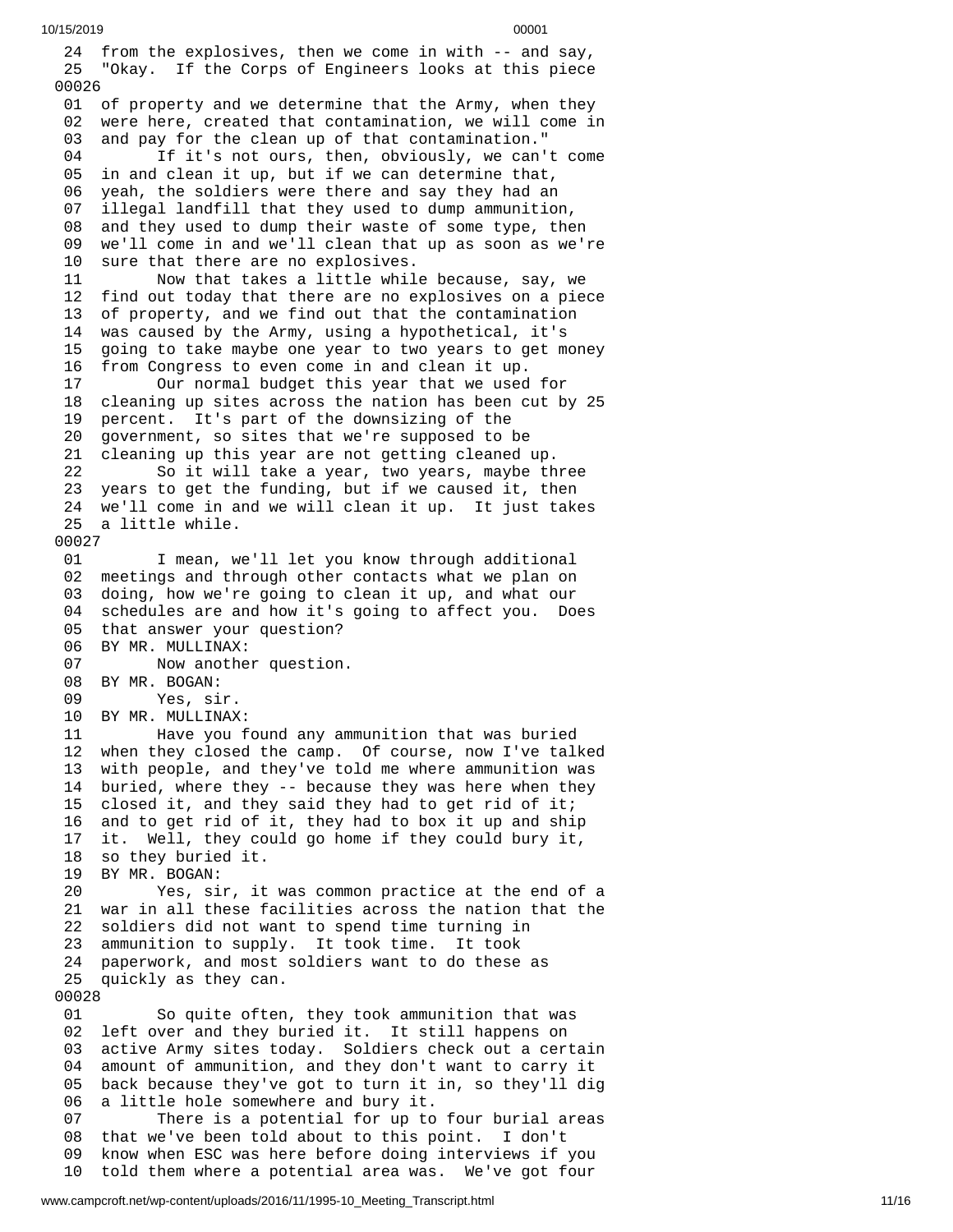11 different areas that we're going to look at that 12 supposedly ammunition was buried in. We'll go in 13 those areas and we'll clean up all that ammunition. 14 If there is any ground water or any soil contaminat i o n 15 related to that burial, then we'll also clean that up 1 6 and another project following off from that. 17 Any other questions? Yes, ma'am. 18 BY MS. FRETWELL: 19 How do any what would otherwise be app l i c a b l e 20 DHEC and/or EPA standards and regulations factor in to 21 your determination of what is a sufficient cleanup or 22 remedial action? 23 BY MR. BOGAN: 24 When cl e a n i n g u p o r d n a n c e , D e p a r t m e n t o f D e f e n s e 25 is the one that has set aside the regulations and 0 0 0 2 9 01 developed the regulations related to that cleanup. 02 EPA and the State will come in, but the Army, 03 primarily in this instance, will use our regulatio n s 04 for clean up of ordnance to do that, and all those are 0 5 available through the public information source. 06 BY MS. FRETWELL:<br>07 Do those m 07 Do those meet private -- were the standard s 08 applicable to private landowners concerning various 0 9 other government regulatory agencies, state and 10 federal? 1 1 B Y M R. B O G A N: 12 When we come in and do the cleanup, one of the 13 things that we do address in the engineering 14 evaluation, that's what they call ARRs, Applicable 15 Regulations and Rules. We'll look at any EPA, any of 1 6 the State, which is DHEC and any of the county or city 17 regulations that do apply to the cleanup of the 18 ordnance. 19 If the ordnance has enough metal in it to cause 2 0 metal contamination of the soil or ground water 21 contamination, then we will come in and clean that up 2 2 and on the following along project also, so all of 23 those should be addressed prior to. 24 One of the things that the RAB, Restoration 25 Advisory Board, will do is once these reports are put 0 0 0 3 0 01 together, as members of the RAB, assuming that you're 02 on the RAB, you will look at that information and make 03 sure that we are meeting all of the applicable DHEC 04 and EPA and local regulations. 05 A lot of times those regulations don't apply to 06 ordnance, because it's primarily a safety hazard, and 0 7 it's covered under -- it's covered under CERCLA, which 08 deals with the superfund program. 09 Does that cover what you wanted to know? 10 BY MS. FRETWELL: 11 So civilians with no particular expertise 12 concerning CERCLA or these other government 13 regulations, are going to be making the determination 14 whether those regulations have been met in the 1 5 c l e a n u p ? 16 BY MR. BOGAN: 17 You will provide input into what we do. Okay. 18 The experts that deal with ordnance on a regular bas i s 19 will have a contractor that's hired that deals with 20 nothing but the primary ordnance, and there's -- those 21 are the guys that have been working with explosives 22 and ordnances for years. They'll come in -- any of 23 our guys that are working on ordnance program that are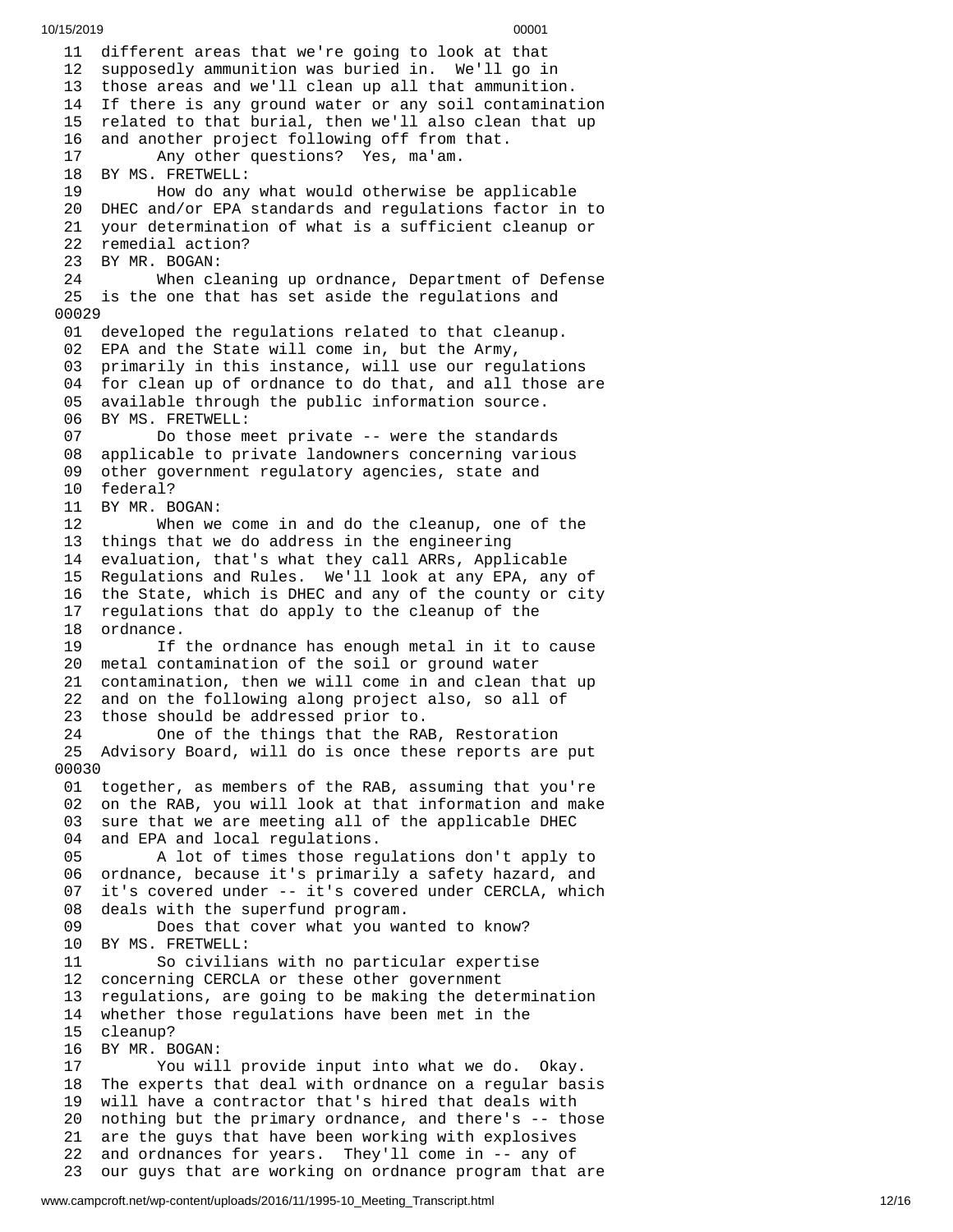24 actually out there cleaning up, as a minimum, have to 25 meet the Navy's EOD, Explosive Ordnance School, and 0 0 0 3 1 01 they have to have a certain amount of experience in 02 active duty prior to coming in, and they will tell us 0 3 the best way to pull out the ordnance and how to clean 0 4 i t u p. 05 What the citizen group will do as part of the 06 Restoration Advisory Board is come in and say, "Okay." 0 7 It's usually going to be saying, "All right. Army 0 8 Corps of Engineers, we don't think that you're going 0 9 deep enough." 1 0 What we may do in one area, for example, say in 11 the park, there's an area with inside the State Park, 12 we know it's controlled. We know there's not going to 13 be any future buildings placed on it. We might have 14 some additional horse trails, some additional biking 15 trails or activities that go on, but there's going to 16 be no major construction. We may only clean those 1 7 areas down to six inches, because we know that nobody 18 is going to build a building where we have to go down 19 two or three feet. 20 In an area where we know there's going to be a 21 large potential for construction, building new 22 buildings, houses and that type of stuff, we may go 23 down to two feet. 24 Most of the mortars that were shot during this 25 time period when they hit the ground, they usually 0 0 0 3 2 01 didn't go more than six inches to a foot down into the 02 soil, just because of the weight and projectory. 03 The 105 millimeter rounds that we found in one 04 area at the Red Hill has a tendency to go over, and 05 those will be taken into consideration as to how far 06 down we go in the cleanup. 07 BY MS. FRETWELL: 08 Well, I guess what I'm really asking is if once 09 this is done, can private landowners expect to get a 10 clean bill of health concerning these things from 11 CERCLA or DHEC or EPA or whoever could have say so 12 concerning that issue. Obviously, there could be 13 other things that would impact. 14 BY MR. BOGAN: 15 Right, they won't have any -- EPA and the State 16 really won't have much say so on ordnance to how well 17 it's cleaned up. They will on soil and ground water 18 contamination. 19 BY MS. FRETWEL L: 20 Uh-huh (affirmative response). 21 BY MR. BOGAN: 22 Okay. 23 BY MS. FRETWELL: 24 Well, the appropriate agencies - - - 25 BY MR. BOGAN: 00033 01 Right. 02 BY MS. FRETWELL: 03 --- that will come slap our hands, will we have 04 a pass? 05 BY MR. BOGAN: 06 What we'l l d o i s w e'l l c o m e i n a n d w e'l l s a y 07 that to the best of our ability within money 08 constraints -- we can't go out and just open up the 0 9 entire Department of Defense's budget. To the best of 10 our ability, we will clean that up to where you should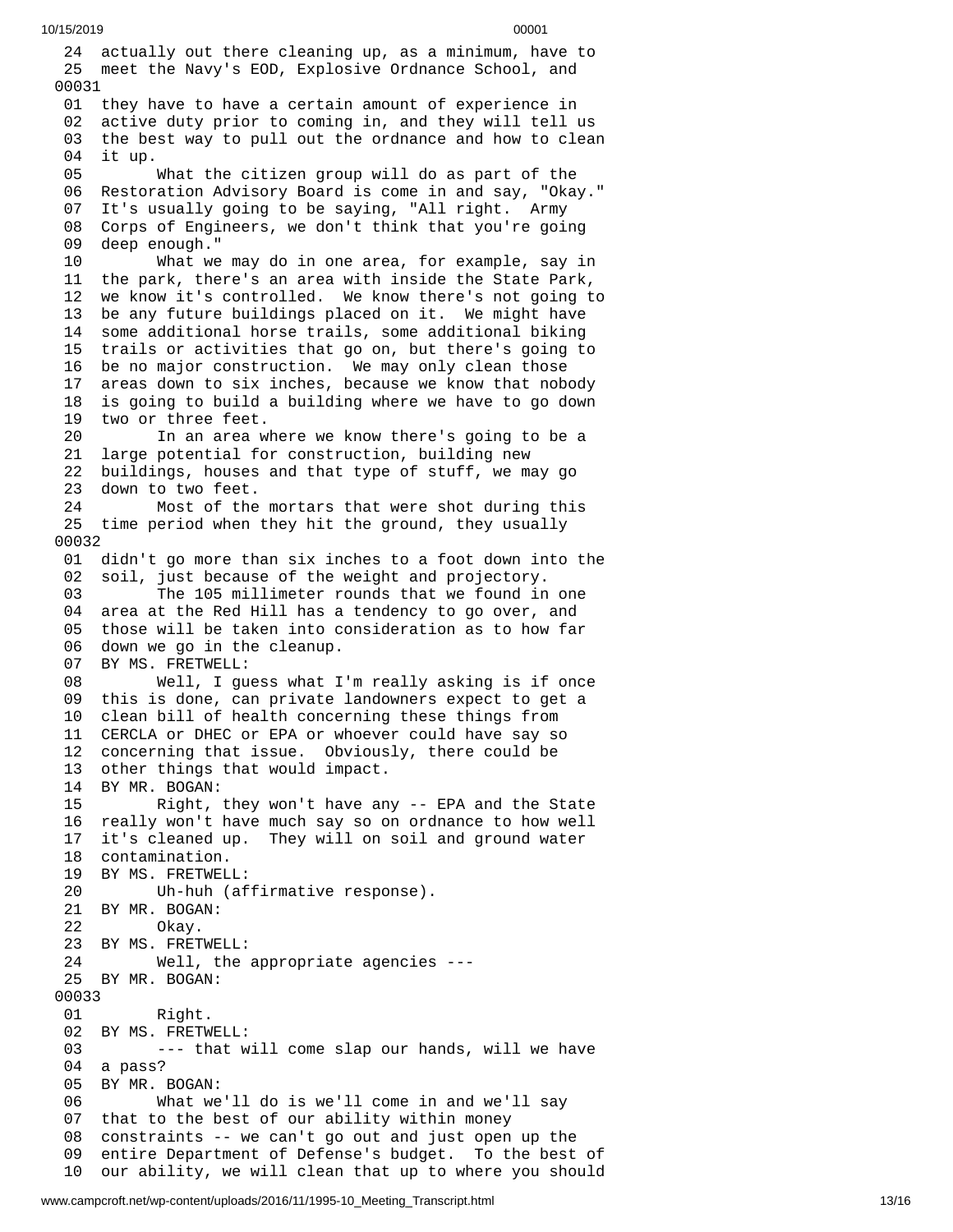11 not find anything else. 12 If you do find anything at any point, you have 13 the normal chain that you can go through to get that 14 piece of ordnance removed, which is called 911, the 15 County Sheriff will come down, they will look at it 1 6 and they'll call Fort Jackson to remove a piece of 1 7 ordnance, which takes about three to four hours to get 18 rid of. All right. 19 We cannot gua r a n t e e t h a t e v e r y s i n g l e p i e c e o f 20 ordnance will ever be ever found, and part of that is 21 because we've got one area that's way off of Camp 22 Croft where we think people picked up an ordnance and 23 took it and threw it in the stream bed. Okay. 24 Soldiers have a tendency to do things sometimes that 25 don't make sense, and those areas that we can't give 0 0 0 3 4 01 an absolute guarantee, we'll do it to the best that we 02 can. 03 BY MR. BLAKE: 04 But the question she has is when we can to that 05 what we call the hazardous and toxic waste cleanup, 0 6 when we get to that phase, we'll have to follow all 0 7 the regulations of CERCLA and SARA just like anyone 0 8 e l s e. 09 BY MR. BOGAN: 10 Right. 11 BY MR. BLAKE: 12 Wayne's point, I think he's trying to make, is 13 that the Corps and their regulatory agencies have had 14 head knocking about what happens with an ordnance and 15 explosive waste and the Corps is saying those CERCLA 16 regulations don't apply, and that's kind of what's --1 7 now, you know, if a shell is opened and you get TNT in 18 the ground, that kind of contamination, then you get 19 start getting back into the regulatory agencies like 20 DHEC and EPA standards that apply. 21 BY MS. FRETWELL: 22 Well, I mean, I know you're l o o k i n g f o r a n e e d l e 23 in a hay stack, but I just kind of wondered what 24 guarantee, other than that we'll feel safer 25 personally, that some other branch of Uncle Sam isn't 0 0 0 3 5 01 going to come fuss at us, and if ---02 BY MR. BLAKE: 03 For something that we might have found and ---04 BY MS. FRETWELL: 05 And for so m e t h i n g t h a t y o u d i d n't f i n d i n w h a t 06 you were doing, and is there somebody that can come 07 back later and say, "Bad person, you're the landowner. 08 You're responsible for this," and you guys can hold up 09 your hands and say, "Not my problem. We came and did 10 our thing." 11 BY MR. BLAKE: 12 No, you'll always be able to come --- 13 BY MR. BOGAN: 14 I understand what you're saying. 15 BY MR. BLAKE: 16 You'll always be able to come back. Now whether 17 there is enough in the kitty at all times to cover all 18 that, I don't know, but the Army or the Air Force and 19 whatever, through this Defense Environmental 20 Restoration Act, yeah, we're saying, "We recognize we 21 do have responsibility." We accept that 22 responsibility. 23 BY MR. BOGAN: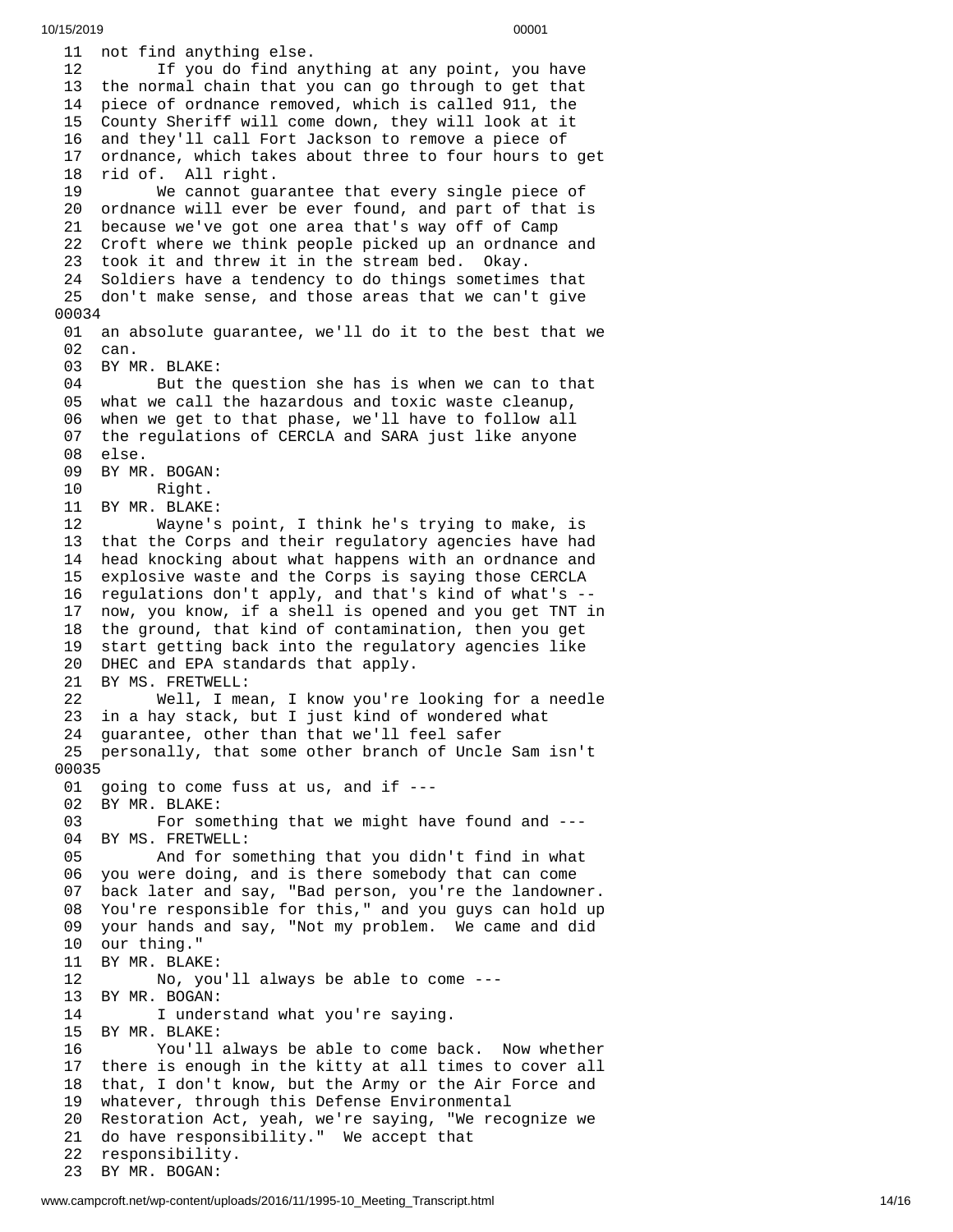```
10/15/2019 00001
```
2 4 And this is Lincoln Blake from the Corps of 25 Engineers, also. 00036 01 BY DR. LOWRY: 02 I'm Dr. Lowry. If you ever sell this land and 0 3 they do find something on it, you're best advised to 0 4 put a little clause in there and advise these people 05 that this has occurred on your land, simply because 0 6 you're now aware of it and you need to make them aware 07 of it, other than -- other than that, I think -- I 08 have a piece of land I'd love to sell and nobody will 0 9 buy it simply because I'm going to put that clause in 10 it, and there will be a difficulty in selling that 11 with these great big shells in it. 12 BY MR. BOGAN: 13 The Army does not -- once we come in and clean 14 up the piece of property, we don't say that we're no 15 longer responsible. The program is set up so that 10 16 years from now, 20 years from now, if you find 17 something else related to Army activities on Camp 18 Croft, if we can come in and clean it up, we come in 1 9 and clean it up. We don't leave the landowners 20 saying, you know, we don't leave you holding the bat. 21 We are still responsible from this point forward for 22 anything that we've left there, even after we've been 23 on the site and cleaned it up. 24 BY MR. BLAKE: 25 I don't know if Wayne said this, but when we 0 0 0 3 7 01 were talking about this EE/CA and this thing, this 02 would sort of be one of those cycles that we'll go 03 over and over, because that's what we found here. You 04 know, when we thought we were ready to do that EE/CA 05 report, we found out that we had more interviews and 06 we went out in the field and found more, and we're 07 sure that's going to happen some more. There are 0 8 going to be other sites that are identified, even 0 9 after we put out this EE/CA. It's going to be an 10 ongoing process. 11 BY MR. BOGAN: 12 Exactly. When I initially looked on a site, I 13 found one mortar range that was identified in the 1 4 paperwork. I couldn't find any maps or anything else. 15 Now through this Archive Search Report, we found at 16 least 12 impact ranges, all right, and potential for 17 more surrounded on the State Park and off the State 18 Park property, on the private property. 19 Any other questions or concerns that you may 20 have? 21 (NO RESPONSE) 22 BY MR. BOGAN: 23 Well, hopefully, we've given you some good 24 information. I hope that you will be interested 25 enough to continue and will want to help us in cleanup 0 0 0 3 8 01 and join the Restoration Advisory Board. 02 If you haven't received a mailing that gives you 03 the sign up sheets, we have those in the back. We'll 0 4 process those. 05 We hope t o g e t e n o u g h p e o p l e t o s e t u p a 06 Restoration Advisory Board. If only two or three 0 7 people sign up, then there's no reason for us to have 08 one; but this is the public's chance -- this is your 0 9 chance to join up and come back and tell the rest of 10 Spartanburg, the city and county, "Hey, this is what